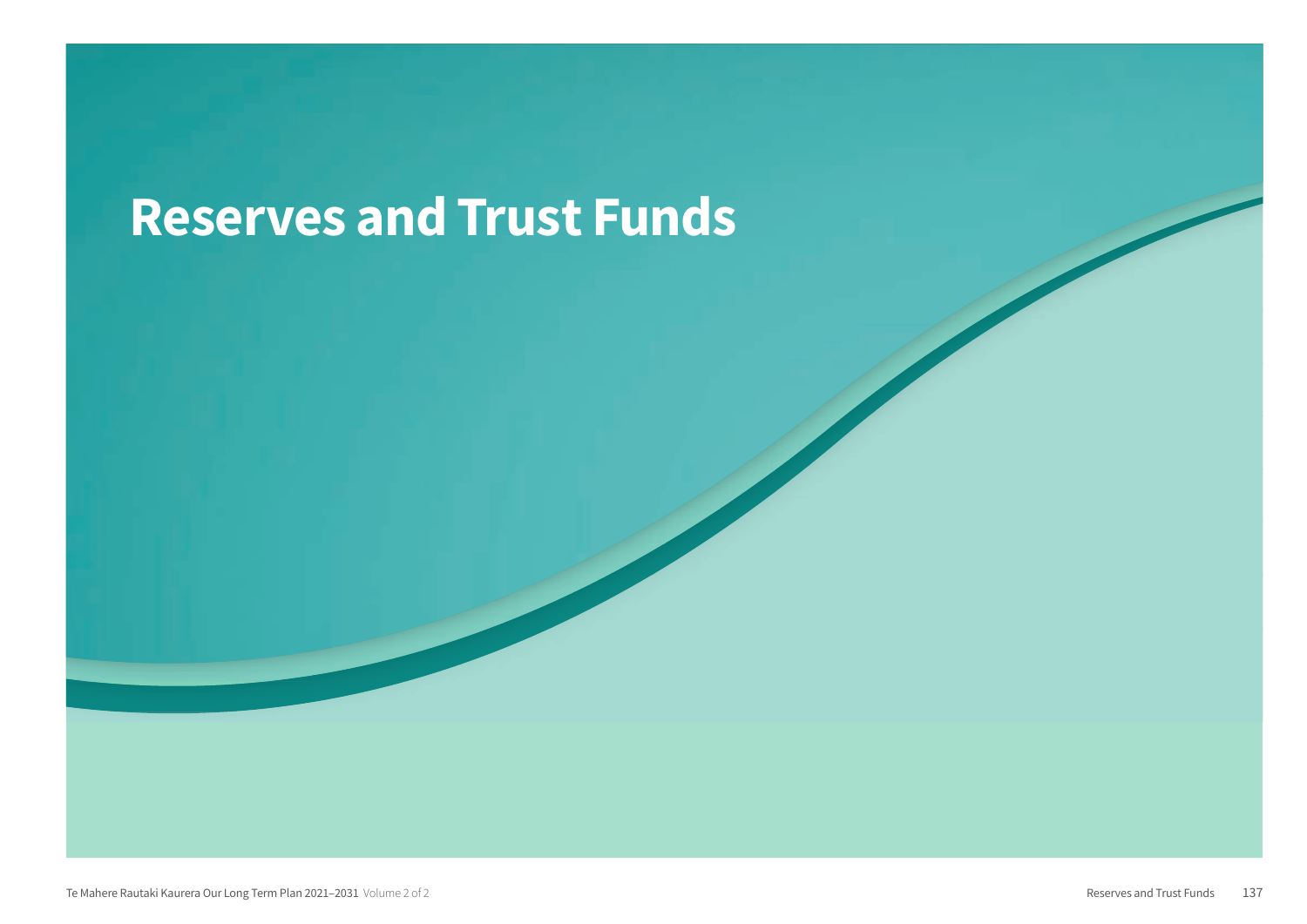## **RESERVES and TRUST FUNDS**

|                                      |                                                                                                             | \$000                                                                                                                                                                                                                                                                             | <b>FORECAST</b><br><b>BALANCE</b> | <b>DEPOSITS</b> | <b>WITHDRAWALS</b> | <b>FORECAST</b><br><b>BALANCE</b> |
|--------------------------------------|-------------------------------------------------------------------------------------------------------------|-----------------------------------------------------------------------------------------------------------------------------------------------------------------------------------------------------------------------------------------------------------------------------------|-----------------------------------|-----------------|--------------------|-----------------------------------|
| <b>Special Funds &amp; Reserves</b>  | <b>Principal Activity</b>                                                                                   | Purpose                                                                                                                                                                                                                                                                           | 1 July 2021                       |                 |                    | 30 June 2031                      |
|                                      |                                                                                                             |                                                                                                                                                                                                                                                                                   |                                   |                 |                    |                                   |
| Capital Endowment Fund - Principal   | Economic Development;<br>Recreation, Sports, Comm Arts &<br>Events; Community Development<br>and Facilities | Protected principal of a Fund that generates an ongoing income stream which can be<br>applied to community, economic development, innovation and environment projects                                                                                                             | 104,050                           |                 |                    | 104,050                           |
| Capital Endowment Fund - Allocatable | as above                                                                                                    | Funds available for allocation after inflation protection of the Fund's principal                                                                                                                                                                                                 |                                   | 34,160          | (34, 160)          |                                   |
| Capital Endowment Fund 2             | as above                                                                                                    | Invested in the Endeavour I-Cap Fund to fulfil the requirements of the main Capital<br>Endowment fund that a proportion of that fund be invested locally                                                                                                                          |                                   |                 |                    | $\overline{\phantom{a}}$          |
| Housing Development Fund             | <b>Community Housing</b>                                                                                    | Separately funded Council activity (Housing)                                                                                                                                                                                                                                      | (958)                             | 190,573         | (170, 260)         | 19,355                            |
| Burwood Landfill Capping Fund        | Solid Waste & Resource Recovery                                                                             | Contributions set aside to fund the future capping of Cell A at Burwood Landfill                                                                                                                                                                                                  | 556                               | 114             |                    | 670                               |
| Historic Buildings Fund              | Heritage Management                                                                                         | To provide for the purchase by Council of listed heritage buildings threatened with<br>demolition, with the intention of reselling the building with a heritage covenant attached                                                                                                 | 1,266                             | 176             |                    | 1,442                             |
| Community Loans Fund                 | Community Development and<br>Facilities                                                                     | To lend funds to community organisations to carry out capital projects                                                                                                                                                                                                            | 3,200                             |                 |                    | 3,200                             |
| Dog Control Account                  |                                                                                                             | Regulatory Compliance & Licencing Statutory requirement to set aside the surplus from all Dog Control accounts                                                                                                                                                                    | 2,487                             | 30,186          | (29, 573)          | 3,100                             |
| Non Conforming Uses Fund             | Strategic Planning, Future<br>Development and Regeneration                                                  | To enable Council to purchase properties containing non-conforming uses causing nuisance<br>to surrounding residential areas and inhibiting investment and redevelopment for residential<br>purposes. The intention is to remove the buildings and extinguish existing use rights | 1,815                             | 373             |                    | 2,188                             |
| Flood Defence Fund                   | Flood Protection and Control Works To fund flood defence works                                              |                                                                                                                                                                                                                                                                                   | 798                               | 164             |                    | 962                               |
| Conferences Bridging Loan Fund       | Economic Development                                                                                        | To provide bridging finance to organisers to allow them to promote, market and prepare<br>initial requirements for major events and conferences, repaid by first call on registrations                                                                                            | 510                               |                 |                    | 510                               |
| Cash in Lieu of Parking              | <b>Transport Access</b>                                                                                     | To hold contributions from property developers in lieu of providing parking spaces. Used to<br>develop parking facilities                                                                                                                                                         | 650                               | 134             |                    | 784                               |
| Loan Repayment Reserve               | Corporate                                                                                                   | To facilitate repayment of rate funded loans                                                                                                                                                                                                                                      |                                   | 920,721         | (920, 721)         | $\overline{\phantom{a}}$          |
| Debt Repayment Reserve               | Corporate                                                                                                   | To hold abnormal capital receipts unused at year end for use in funding future capital<br>expenditure in lieu of borrowing, or reducing debt                                                                                                                                      |                                   |                 |                    |                                   |
| Contaminated Sites Remediation       | <b>Community Housing</b>                                                                                    | To fund contaminated land remediation work at Housing sites                                                                                                                                                                                                                       | 254                               |                 |                    | 254                               |
| Commercial Waste Minimisation        | Solid Waste & Resource Recovery                                                                             | For investment in initiatives that assist in the achievement of the Council's goal of zero waste<br>to landfill by 2020                                                                                                                                                           | 68                                |                 |                    | 68                                |
| Misc Reserves                        | Various                                                                                                     | Minor reserves                                                                                                                                                                                                                                                                    | 44                                | 3               |                    | 47                                |
| Bertelsman Prize                     | Governance & Decision Making                                                                                | For provision of in-house training programmes for elected members and staff which have an<br>emphasis on improving excellence within the Council.                                                                                                                                 | 20                                |                 |                    | 20                                |
| <b>WD Community Awards Fund</b>      | Community Development and<br>Facilities                                                                     | To provide an annual income for assisting in the study, research, or skills development of<br>residents of the former Waimairi District (within criteria related to the Award).                                                                                                   | 23                                | 5               |                    | 28                                |
| Wairewa Reserve 3185                 |                                                                                                             | Flood Protection and Control Works To enable drainage works relative to Lake Forsyth                                                                                                                                                                                              | 127                               | 26              |                    | 153                               |
| Wairewa Reserve 3586                 |                                                                                                             | Flood Protection and Control Works To enable letting out Lake Forsyth into the sea in times of flood                                                                                                                                                                              | 65                                | 13              |                    | 78                                |
| QEII Sale Proceeds                   | Recreation, Sports, Comm Arts &<br>Events                                                                   | For investment in initiatives that promote the most appropriate and productive use of<br>remaining Council land on QEII site                                                                                                                                                      | 2,445                             |                 | (2,445)            |                                   |
| Reserve Management Committee Funds   | Community Development and<br>Facilities                                                                     | To enable maintenance and improvements at public reserves in Duvauchelle and Okains Bay                                                                                                                                                                                           | 598                               | 6.342           | (5,948)            | 992                               |